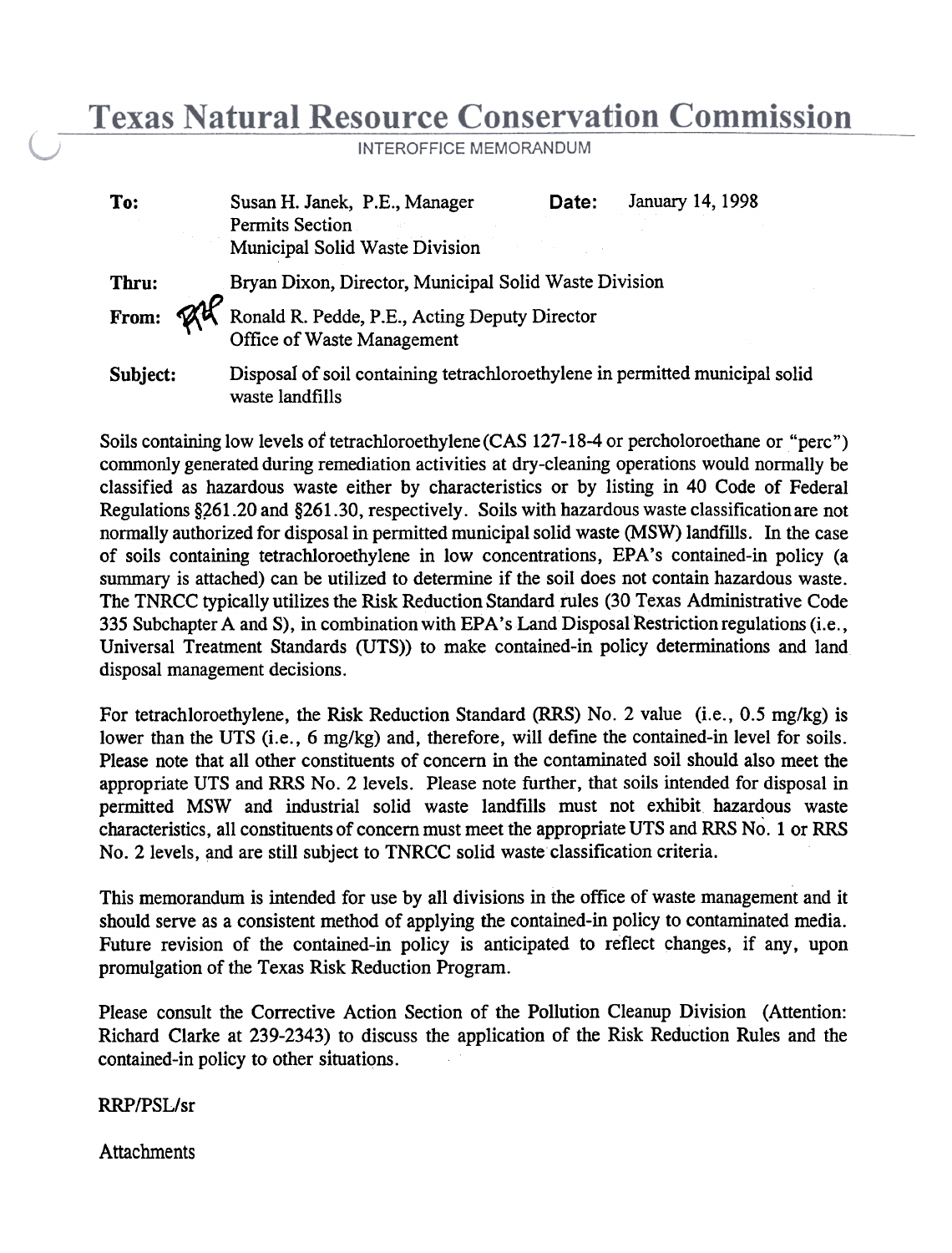Attachment I Page 1

## USE OF EPA'S CONTAINED-IN POLICY FOR MANAGEMENT OF CONTAMINATED MEDIA GENERATED DURING REMEDIATION ACTIVITIES: A SUMMARY

I. Options for Management of Environmental Media Containing Hazardous Waste or Constituents

One of the guiding principles that the commissioners' advocated to the staff is to promote regulatory flexibility in achieving environmental cleanup goals. One such innovative approach is by referencing 55 Federal Register (FR), p. 8758, March 8, 1990. It states that It has been the Agency's longstanding policy that in cases where the origin of the contaminants is unknown, the lead agency may assume that contaminants in media did not originate from listed hazardous wastes. Additionally, 53 FR, p. 51444, December 21, 1988, states that if the origin of constituents in media cannot be determined, and the media do not exhibit a hazardous characteristic, then the media would not be subject to subtitle C regulations in the first place .

Another innovative way of dealing with hazardous waste contaminated soils and groundwater is' when the waste had been spilled or is left-in place in the ground before any RCRA regulations became effective. This qualifies contaminated media as pre-RCRA waste; therefore, it is not subject to any hazardous waste regulations while in the ground. This concept comports well with EPA's general view that "waste derived-from an exempt waste is exempt (see EPA's letter from Don Clay to Paul Bohanan, dated April 2, 1991)." Please note, however, that once the waste and/or contaminated media is removed, it becomes a "newly" generated waste and must be handled in accordance with RCRA regulations .

Once media containing listed hazardous waste are actively managed (e.g., excavated/generated), there are only two options available whereby the media contaminated with hazardous waste can be considered to no longer contain the hazardous waste. One is through the delisting procedure as stated in 40 Code of Federal Regulations (CFR) §260.22. Procedural guidance is provided in Superfund Land Disposal Restriction (LDR) Guides Numbered 6A and 6B. These are entitled Obtaining a Soil and Debris Treatability Variance for Remedial Actions and Obtaining a Soil and Debris Treatability Variance for Removal Actions, respectively. Delisting is not a viable option because of protracted and tedious delisting procedures. Currently, the delisting process with EP A Region VI can take six months, at a minimum. The other option is through the use of EPA's contained-in policy.

II. Summary of the Contained-in Policy

The EPA's contained-in policy specifies that environmental media (i.e., groundwater, soil, and sediment) that contain listed hazardous waste must be managed as if they were hazardous waste until the media no longer contain the listed hazardous waste (i.e. , until decontaminated) or until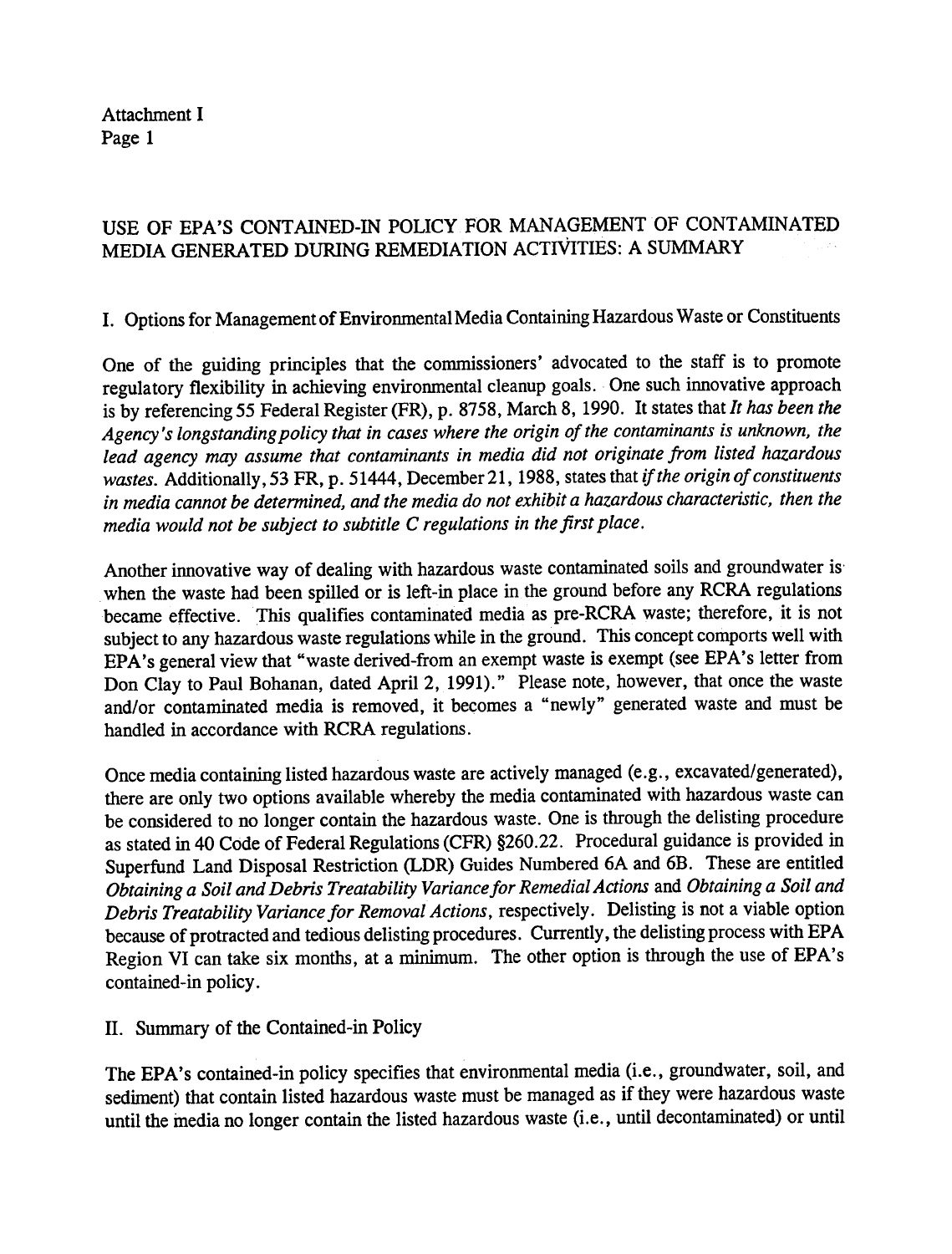Attachment I Page 2

delisted (a copy of the eight contained-in policy memoranda and the contained-policy codified in the debris rule in 57 FR 37225, 37226 August 28, 1992, is attached). To date, EPA has not issued definitive guidelines as to when or at what levels, environmental media contaminated with listed hazardous waste no longer contain the hazardous waste. Until such guidelines are issued, the EPA has stated that the Regions or authorized States may determine these levels on a casespecific basis. When making a determination as to when an environmental media no longer contains a listed hazardous waste, EPA suggests site-, media-, and contaminant- specific levels. If the concentration of the hazardous constituents in the environmental media fall below these levels, the media may be determined to no longer contain hazardous waste. Such "contained-in determinations" are not self-implementing (i.e., requires Agency approval or oversight) and may be made before or after treatment of the contaminated environmental media and may include consideration of site-specific exposure pathways (e.g., potential for human exposure, soil permeability, and depth to groundwater). The TNRCC currently treats the management of contaminated environmental media in a manner consistent with the "contained-in policy" as developed by the EPA.

It is the interpretation of the TNRCC Corrective Action Section (with the concurrence of EPA Region VI - see attached letter dated January 21, 1994), that a contained-in policy demonstration can be made by documenting to the TNRCC by means of submittal of-appropriate laboratory analytical results (e.g., Solid Waste 846 Methods 8260, 8270, and the eight RCRA metals), laboratory and field Quality Control/Quality Assurance, sampling methodology, etc. that the concentrations of hazardous constituents remaining in the environmental media meet the RRS No. 1 and/or No.2. The TNRCC considers RRS No.1 (i.e. , decontamination to background conditions; background conditions for organics are non-detect or below the Estimated Quantitation Limit (EQL)) to represent the condition that no hazardous waste or constituents are present. For all situations, laboratory data are considered acceptable if EQL values are within the values set forth in the particular EPA SW 846 Method and detection limits are less than the regulatory level. Under RRS No.2, health-based limits for human exposure to affected media (Media-Specific Concentrations -MSCs) have been precalculated for specific contaminants of concern (see 30 Texas Administrative Code (TAC) §335.568, Appendix II Table) based upon conservative risk levels and standardized exposure factors. If environmental media can be shown to be at protective levels, (i.e., meets RRS No.1 and/or below RRS No.2 GWP MSCs or appropriate SPLP requirements as specified in 30 TAC §335.559 or other levels calculated to be protective of other pertinent exposure pathways not precalculated in Appendix II table for RRS No.2) the TNRCC considers that media to no longer contain a listed hazardous waste .

In the most current EPA correspondence regarding the eontained-in policy, EPA stated (see attached September 15, 1995-letter from Michael Shapiro to Mr. Peter Wright) that if contaminated environmental media are detennined to no longer contain hazardous waste, the Land Disposal Restriction (LDR) treatment standards must still be complied with prior to land disposal. Additional treatment to meet the Universal Treatment Standards (40 CFR §268.48) of the LDR can be performed after making the contained-in policy determination with a different treatment process, if necessary, so long as applicable standards are met prior to land disposal.